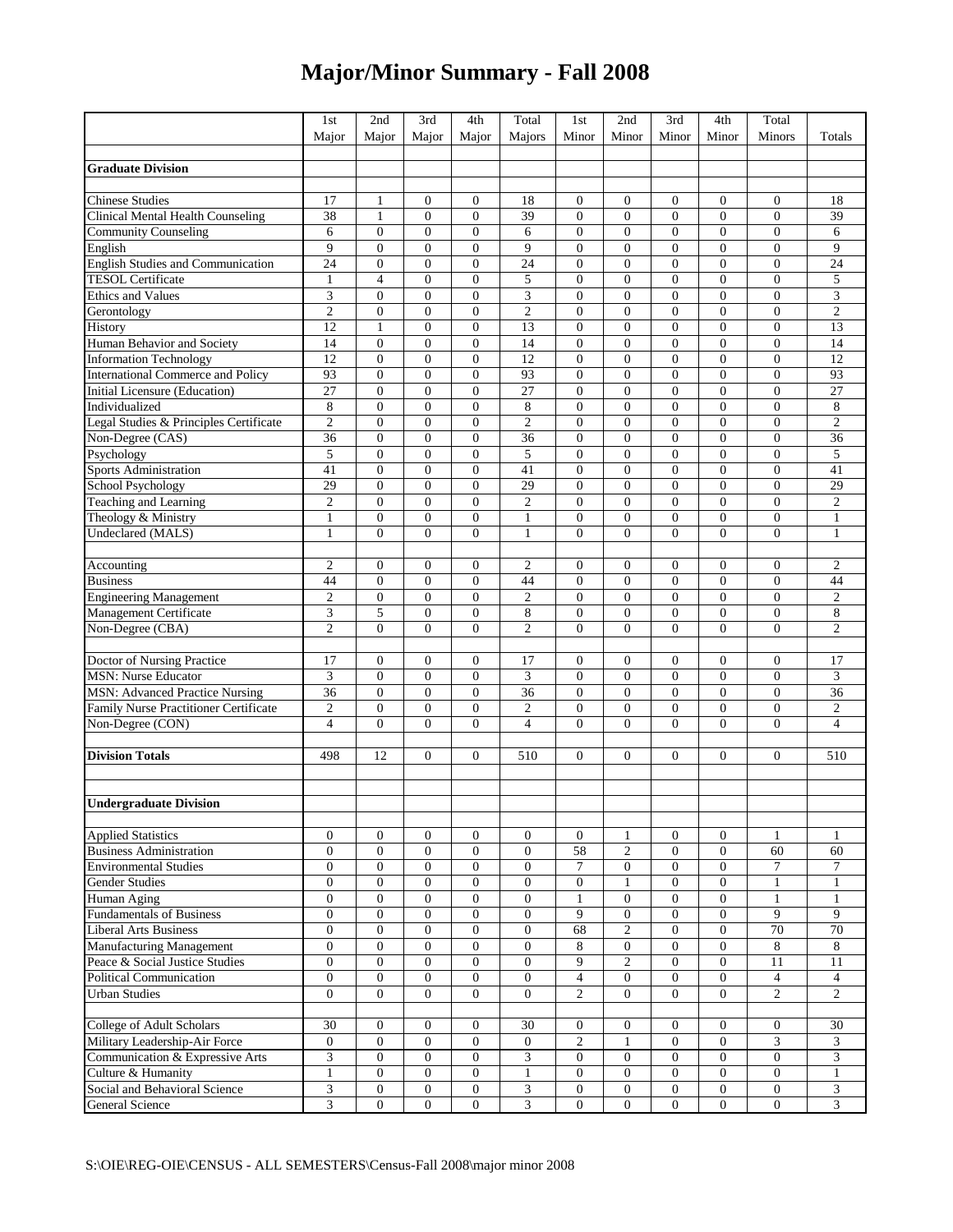## **Major/Minor Summary - Fall 2008**

|                                            | 1st             | 2nd                    | 3rd              | 4th              | Total                  | 1 <sub>st</sub>  | 2nd                     | 3rd              | 4th              | Total            |                 |
|--------------------------------------------|-----------------|------------------------|------------------|------------------|------------------------|------------------|-------------------------|------------------|------------------|------------------|-----------------|
|                                            | Major           | Major                  | Major            | Major            | Majors                 | Minor            | Minor                   | Minor            | Minor            | Minors           | Totals          |
| Exploratory                                | 153             | $\overline{0}$         | $\boldsymbol{0}$ | $\overline{0}$   | 153                    | $\overline{0}$   | $\boldsymbol{0}$        | $\boldsymbol{0}$ | $\overline{0}$   | $\boldsymbol{0}$ | 153             |
| Humanities                                 | $\mathbf{0}$    | 6                      | $\overline{c}$   | $\boldsymbol{0}$ | 8                      | $\mathbf{1}$     | 4                       | $\boldsymbol{0}$ | $\overline{0}$   | $\sqrt{5}$       | 13              |
| Individualized                             | 11              | $\overline{7}$         | $\overline{0}$   | $\overline{0}$   | 18                     | 13               | $\mathbf{1}$            | $\mathbf{0}$     | $\overline{0}$   | 14               | 32              |
| Non-Degree (CAS)                           | 20              | $\mathbf{0}$           | $\overline{0}$   | $\overline{0}$   | 20                     | $\overline{0}$   | $\overline{0}$          | $\overline{0}$   | $\overline{0}$   | $\overline{0}$   | 20              |
| <b>Actuarial Science</b>                   | 15              | $\mathbf{1}$           | $\boldsymbol{0}$ | $\overline{0}$   | 16                     | $\overline{0}$   | $\boldsymbol{0}$        | $\boldsymbol{0}$ | $\overline{0}$   | $\boldsymbol{0}$ | 16              |
| <b>American Studies</b>                    | 3               | $\mathbf{0}$           | $\overline{0}$   | $\overline{0}$   | 3                      | $\mathbf{0}$     | $\boldsymbol{0}$        | $\overline{0}$   | $\overline{0}$   | $\boldsymbol{0}$ | 3               |
|                                            | 52              | $\overline{4}$         | $\overline{0}$   | $\overline{0}$   | 56                     | 14               | $\overline{2}$          | $\mathbf{0}$     | $\overline{0}$   | 16               | $\overline{72}$ |
| Art                                        | 137             | $\tau$                 | $\overline{0}$   | $\overline{0}$   | 144                    | 18               | $\mathbf{1}$            | $\boldsymbol{0}$ | $\overline{0}$   | 19               | 163             |
| <b>Biology</b>                             | $\mathbf{0}$    | $\mathbf{0}$           | $\overline{0}$   | $\overline{0}$   |                        | 38               |                         | $\boldsymbol{0}$ | $\overline{0}$   | 38               | 38              |
| Human Biology                              | 47              | 22                     |                  | $\boldsymbol{0}$ | $\boldsymbol{0}$<br>69 | $\overline{31}$  | $\boldsymbol{0}$<br>3   | $\boldsymbol{0}$ | $\overline{0}$   | 34               | 103             |
| Chemistry                                  | 12              |                        | $\boldsymbol{0}$ | $\overline{0}$   |                        | $\overline{0}$   |                         | $\mathbf{0}$     | $\overline{0}$   |                  |                 |
| Biochemistry                               | 9               | $\boldsymbol{0}$<br>13 | $\boldsymbol{0}$ | $\overline{0}$   | 12                     | $\overline{4}$   | $\boldsymbol{0}$        | $\mathbf{0}$     | $\overline{0}$   | $\boldsymbol{0}$ | 12<br>27        |
| Chinese & Japanese Studies                 |                 |                        | 1                |                  | 23                     |                  | $\overline{0}$          |                  |                  | $\overline{4}$   |                 |
| Communication                              | $\overline{4}$  | $\mathbf{1}$           | $\overline{0}$   | $\overline{0}$   | 5                      | $\mathbf{1}$     | $\overline{0}$          | $\overline{0}$   | $\overline{0}$   | $\mathbf{1}$     | 6               |
| Communication Law                          | 6               | 3                      | $\overline{0}$   | $\overline{0}$   | 9                      | 3                | $\boldsymbol{0}$        | $\boldsymbol{0}$ | $\overline{0}$   | 3                | $\overline{12}$ |
| New Media-Journalism                       | 40              | 6                      | $\boldsymbol{0}$ | $\boldsymbol{0}$ | 46                     | 13               | $\mathbf{1}$            | $\boldsymbol{0}$ | $\overline{0}$   | 14               | 60              |
| Public & Corporate Communication           | 9               | $\mathbf{0}$           | $\overline{0}$   | $\overline{0}$   | 9                      | 3                | $\boldsymbol{0}$        | $\boldsymbol{0}$ | $\overline{0}$   | $\mathfrak{Z}$   | 12              |
| <b>Public Relations</b>                    | 38              | 8                      | $\overline{0}$   | $\overline{0}$   | 46                     | $\overline{12}$  | 3                       | $\overline{0}$   | $\overline{0}$   | $\overline{15}$  | $\overline{61}$ |
| Television-Radio                           | 31              | 9                      | $\overline{0}$   | $\overline{0}$   | 40                     | 18               | $\overline{15}$         | $\mathbf{1}$     | $\mathbf{1}$     | 35               | $\overline{75}$ |
| Public Speaking & Debate                   | $\mathbf{0}$    | $\boldsymbol{0}$       | $\overline{0}$   | $\overline{0}$   | $\boldsymbol{0}$       | 3                | $\boldsymbol{0}$        | $\boldsymbol{0}$ | $\overline{0}$   | $\mathfrak{Z}$   | 3               |
| Economics                                  | 14              | 11                     | $\boldsymbol{0}$ | $\boldsymbol{0}$ | $\overline{25}$        | $\overline{12}$  | $\mathbf{1}$            | $\boldsymbol{0}$ | $\overline{0}$   | $\overline{13}$  | $\overline{38}$ |
| <b>Elementary Education</b>                | 112             | $\boldsymbol{0}$       | $\overline{0}$   | $\overline{0}$   | 112                    | $\mathbf{0}$     | $\boldsymbol{0}$        | $\boldsymbol{0}$ | $\overline{0}$   | $\boldsymbol{0}$ | 112             |
| Middle Level Education                     | 22              | $\mathbf{0}$           | $\overline{0}$   | $\overline{0}$   | 22                     | $\overline{0}$   | $\boldsymbol{0}$        | $\boldsymbol{0}$ | $\overline{0}$   | $\boldsymbol{0}$ | 22              |
| Secondary Education                        | $\overline{0}$  | 102                    | $\mathbf{1}$     | $\overline{0}$   | 103                    | $\mathbf{0}$     | $\boldsymbol{0}$        | $\mathbf{0}$     | $\overline{0}$   | $\boldsymbol{0}$ | 103             |
| <b>Special Education</b>                   | $\overline{0}$  | $\boldsymbol{0}$       | $\overline{0}$   | $\overline{0}$   | $\boldsymbol{0}$       | 29               | 3                       | $\overline{0}$   | $\overline{0}$   | 32               | 32              |
| English                                    | 54              | 14                     | $\boldsymbol{0}$ | $\boldsymbol{0}$ | 68                     | 10               | $\boldsymbol{0}$        | $\boldsymbol{0}$ | $\overline{0}$   | 10               | 78              |
| <b>Creative Writing</b>                    | 16              | 6                      | $\mathbf{1}$     | $\overline{0}$   | 23                     | 8                | $\overline{2}$          | $\mathbf{0}$     | $\overline{0}$   | 10               | 33              |
| Professional Writing                       | $\mathbf{1}$    | 3                      | $\overline{0}$   | $\overline{0}$   | $\overline{4}$         | $\overline{4}$   | $\overline{0}$          | $\overline{0}$   | $\overline{0}$   | $\overline{4}$   | $\overline{8}$  |
| <b>Environmental Science</b>               | 12              | $\boldsymbol{0}$       | $\overline{0}$   | $\overline{0}$   | 12                     | $\tau$           | $\boldsymbol{0}$        | $\boldsymbol{0}$ | $\overline{0}$   | $\boldsymbol{7}$ | 19              |
| Chinese                                    | $\overline{0}$  | $\mathbf{0}$           | $\overline{0}$   | $\overline{0}$   | $\boldsymbol{0}$       | 10               | 4                       | $\boldsymbol{0}$ | $\overline{0}$   | 14               | 14              |
| Classics                                   | 9               | 6                      | $\boldsymbol{0}$ | $\boldsymbol{0}$ | 15                     | 13               | $\overline{\mathbf{3}}$ | $\boldsymbol{0}$ | $\overline{0}$   | 16               | $\overline{31}$ |
| French                                     | $\overline{7}$  | 16                     | $\mathbf{1}$     | $\overline{0}$   | 24                     | $\overline{21}$  | $\overline{c}$          | $\mathbf{0}$     | $\overline{0}$   | 23               | 47              |
| German                                     | 11              | 20                     | 1                | $\mathbf{0}$     | 32                     | 23               | 1                       | $\mathbf{0}$     | $\overline{0}$   | 24               | 56              |
| Hebrew                                     | $\mathbf{0}$    | $\boldsymbol{0}$       | $\overline{0}$   | $\overline{0}$   | $\overline{0}$         | $\mathbf{1}$     | $\overline{0}$          | $\overline{0}$   | $\overline{0}$   | $\mathbf{1}$     | $\mathbf{1}$    |
| Japanese                                   | $\overline{0}$  | $\boldsymbol{0}$       | $\overline{0}$   | $\overline{0}$   | $\boldsymbol{0}$       | 9                | $\overline{c}$          | $\boldsymbol{0}$ | $\overline{0}$   | 11               | 11              |
| Spanish                                    | 18              | $\overline{37}$        | $\boldsymbol{0}$ | $\boldsymbol{0}$ | $\overline{55}$        | 103              | 9                       | $\mathbf{1}$     | $\mathbf{1}$     | 114              | 169             |
| Geography                                  | 12              | $\overline{4}$         | $\boldsymbol{0}$ | $\overline{0}$   | 16                     | $\mathbf{1}$     | 5                       | $\boldsymbol{0}$ | $\overline{0}$   | 6                | 22              |
| <b>American Indian Studies</b>             | $\theta$        | $\mathbf{0}$           | $\overline{0}$   | $\overline{0}$   | $\boldsymbol{0}$       | $\mathbf{1}$     | $\mathbf{1}$            | $\overline{0}$   | $\overline{0}$   | $\sqrt{2}$       | $\overline{c}$  |
| Geoscience                                 | 11              | $\boldsymbol{0}$       | $\boldsymbol{0}$ | $\boldsymbol{0}$ | 11                     | $\overline{0}$   | $\boldsymbol{0}$        | $\boldsymbol{0}$ | $\overline{0}$   | $\boldsymbol{0}$ | 11              |
| Meteorology                                | 123             | $\overline{2}$         | $\overline{0}$   | $\overline{0}$   | 125                    | 6                | $\boldsymbol{0}$        | $\boldsymbol{0}$ | $\boldsymbol{0}$ | 6                | 131             |
| History                                    | 67              | 16                     | $\boldsymbol{0}$ | $\boldsymbol{0}$ | 83                     | 14               | $\boldsymbol{0}$        | $\mathbf{1}$     | $\mathbf{1}$     | 16               | 99              |
| International Economics & Cultural Affairs | 28              | 3                      | $\boldsymbol{0}$ | $\boldsymbol{0}$ | $\overline{31}$        | $\overline{0}$   | $\boldsymbol{0}$        | $\boldsymbol{0}$ | $\overline{0}$   | $\boldsymbol{0}$ | 31              |
| <b>International Service</b>               | 12              | $\mathbf{Q}$           | $\Omega$         | $\overline{0}$   | 21                     | $\theta$         | $\overline{0}$          | $\overline{0}$   | $\overline{0}$   | $\overline{0}$   | 21              |
| Mathematics                                | 32              | 20                     | $\boldsymbol{0}$ | $\overline{0}$   | 52                     | 114              | 23                      | $\overline{0}$   | $\boldsymbol{0}$ | 137              | 189             |
| <b>Computer Science</b>                    | 18              | 5                      | $\mathbf{1}$     | $\overline{0}$   | 24                     | 9                | $\mathbf{1}$            | $\overline{0}$   | $\overline{0}$   | 10               | 34              |
| Modern European Studies                    | $\mathbf{0}$    | $\mathbf{0}$           | $\boldsymbol{0}$ | $\boldsymbol{0}$ | $\mathbf{0}$           | $\boldsymbol{0}$ | $\mathbf{0}$            | $\boldsymbol{0}$ | $\boldsymbol{0}$ | $\mathbf{0}$     | $\overline{0}$  |
| Music                                      | 45              | 13                     | $\boldsymbol{0}$ | $\boldsymbol{0}$ | 58                     | 35               | 5                       | $\boldsymbol{0}$ | $\boldsymbol{0}$ | 40               | 98              |
| <b>Music Education</b>                     | 45              | $\mathbf{0}$           | $\boldsymbol{0}$ | $\overline{0}$   | 45                     | $\mathbf{0}$     | $\overline{0}$          | $\boldsymbol{0}$ | $\overline{0}$   | $\overline{0}$   | $\overline{45}$ |
| Music: Church                              | $\overline{4}$  | $\mathbf{0}$           | $\boldsymbol{0}$ | $\overline{0}$   | $\overline{4}$         | $\mathbf{0}$     | $\boldsymbol{0}$        | $\boldsymbol{0}$ | $\overline{0}$   | $\mathbf{0}$     | $\overline{4}$  |
| Church Music, Organ                        | $\mathbf{1}$    | $\boldsymbol{0}$       | $\boldsymbol{0}$ | $\overline{0}$   | $\mathbf{1}$           | $\overline{0}$   | $\boldsymbol{0}$        | $\mathbf{0}$     | $\overline{0}$   | $\mathbf{0}$     | $\mathbf{1}$    |
| Church Music, Voice                        | $\mathbf{1}$    | $\mathbf{0}$           | $\overline{0}$   | $\overline{0}$   | $\mathbf{1}$           | $\overline{0}$   | $\overline{0}$          | $\overline{0}$   | $\boldsymbol{0}$ | $\mathbf{0}$     | $\mathbf{1}$    |
| Music: Composition                         | 5               | $\mathbf{1}$           | $\boldsymbol{0}$ | $\boldsymbol{0}$ | 6                      | $\overline{0}$   | $\boldsymbol{0}$        | $\boldsymbol{0}$ | $\overline{0}$   | $\boldsymbol{0}$ | 6               |
| Music: Performance                         | $\overline{13}$ | $\overline{c}$         | $\boldsymbol{0}$ | $\boldsymbol{0}$ | $\overline{15}$        | $\boldsymbol{0}$ | $\boldsymbol{0}$        | $\boldsymbol{0}$ | $\overline{0}$   | $\boldsymbol{0}$ | $\overline{15}$ |
| Physical Education                         | $\overline{15}$ | $\mathbf{0}$           | $\boldsymbol{0}$ | $\boldsymbol{0}$ | 15                     | 3                | $\overline{0}$          | $\boldsymbol{0}$ | $\boldsymbol{0}$ | $\mathfrak{Z}$   | $\overline{18}$ |
| PE: Exercise Science                       | 32              | $\mathbf{1}$           | $\boldsymbol{0}$ | $\overline{0}$   | 33                     | 3                | 1                       | $\overline{0}$   | $\overline{0}$   | $\overline{4}$   | $\overline{37}$ |
| PE: Sports Management                      | 47              | 9                      | $\boldsymbol{0}$ | $\boldsymbol{0}$ | 56                     | $\overline{0}$   | $\boldsymbol{0}$        | $\boldsymbol{0}$ | $\boldsymbol{0}$ | $\mathbf{0}$     | $\overline{56}$ |
| PE: Teacher Education                      | $\overline{4}$  | $\mathbf{0}$           | $\boldsymbol{0}$ | $\overline{0}$   | 4                      | $\boldsymbol{0}$ | $\boldsymbol{0}$        | $\boldsymbol{0}$ | $\boldsymbol{0}$ | $\boldsymbol{0}$ | 4               |
| Philosophy                                 | $\overline{4}$  | $\overline{4}$         | $\boldsymbol{0}$ | $\overline{0}$   | 8                      | 8                | $\mathbf{1}$            | $\boldsymbol{0}$ | $\overline{0}$   | 9                | $\overline{17}$ |
| Physics                                    | 19              | $\mathfrak{Z}$         | $\boldsymbol{0}$ | $\boldsymbol{0}$ | 22                     | $\tau$           | 3                       | $\boldsymbol{0}$ | $\boldsymbol{0}$ | 10               | $\overline{32}$ |
| Political Science                          | 101             | 13                     | $\boldsymbol{0}$ | $\overline{0}$   | 114                    | 15               | $\overline{c}$          | $\mathbf{0}$     | $\overline{0}$   | 17               | 131             |
| Psychology                                 | 116             | $23$                   | 1                | $\boldsymbol{0}$ | 140                    | $\overline{32}$  | 6                       | $\boldsymbol{0}$ | $\boldsymbol{0}$ | 38               | 178             |
| Social Work                                | $38\,$          | $\mathbf{1}$           | $\boldsymbol{0}$ | $\mathbf{0}$     | 39                     | $\overline{12}$  | $\mathbf{1}$            | $\boldsymbol{0}$ | $\boldsymbol{0}$ | 13               | 52              |